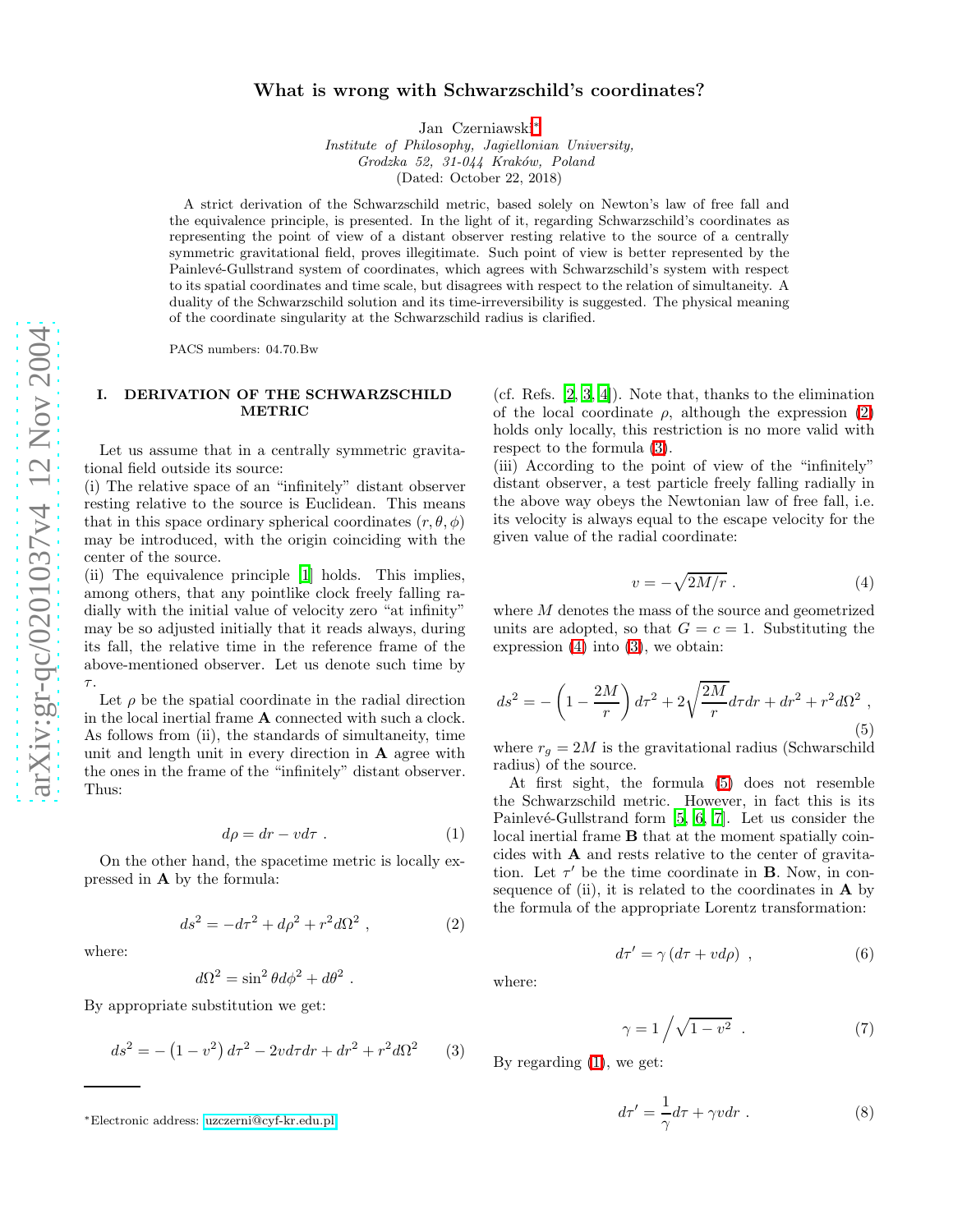The time coordinate  $\tau'$  disagrees with  $\tau$  with respect to the unit and to simultaneity. Now, let us introduce a new time coordinate t that agrees with  $\tau$  with respect to the unit and with  $\tau'$  with respect to simultaneity:

$$
dt = \gamma d\tau'
$$
 (9)

(cf. Refs. [\[8](#page-4-5), [9](#page-4-6)]) or:

$$
dt = d\tau + \gamma^2 v dr , \qquad (10)
$$

<span id="page-1-0"></span>or equivalently, by regarding [\(4\)](#page-0-3) and [\(7\)](#page-0-6):

$$
d\tau = dt + \left(1 - \frac{2M}{r}\right)^{-1} \sqrt{\frac{2M}{r}} dr . \tag{11}
$$

<span id="page-1-1"></span>By substituting  $(11)$  into  $(5)$ , we obtain:

$$
ds^{2} = -\left(1 - \frac{2M}{r}\right)dt^{2} + \left(1 - \frac{2M}{r}\right)^{-1}dr^{2} + r^{2}d\Omega^{2} , \tag{12}
$$

which is the Schwarzschild's formula. This completes a derivation of it in the way which is commonly regarded as impossible (cf. for example Ref. [\[10](#page-4-7)]).

#### II. ALTERNATIVE DERIVATION

<span id="page-1-5"></span>Let us replace the assumption (iii) by a new assumption:

(iii') According to the point of view of the "infinitely" distant observer, a test particle freely escaping radially with the final value of velocity zero "at infinity" obeys the Newtonian law of free fall, i.e. its velocity is always equal to the escape velocity for the given value of the radial coordinate. This means that [\(4\)](#page-0-3) must be replaced by:

<span id="page-1-4"></span><span id="page-1-3"></span>
$$
v = \sqrt{2M/r} \tag{4'}
$$

and instead of [\(5\)](#page-0-4), we get:

$$
ds^{2} = -\left(1 - \frac{2M}{r}\right)d\tau^{2} - 2\sqrt{\frac{2M}{r}}d\tau dr + dr^{2} + r^{2}d\Omega^{2}.
$$
\n(5')

Nevertheless, the final result [\(12\)](#page-1-1) remains the same. Instead of [\(11\)](#page-1-0), we obtain:

<span id="page-1-2"></span>
$$
d\tau = dt - \left(1 - \frac{2M}{r}\right)^{-1} \sqrt{\frac{2M}{r}} dr . \qquad (11')
$$

It is easy to see that substituting  $(11')$  into  $(5')$  results in [\(12\)](#page-1-1). This is no surprise, since  $(5')$  is just another branch of the Painlevé-Gullstrand form of the Schwarzschild metric, discovered by P. Painlevé [\[5\]](#page-4-2) and rediscovered, for example, by G. Lemaître  $[11, 12]$  $[11, 12]$ .

#### III. TWO VERSIONS OF THE SCHWARZSCHILD FIELD?

In the framework of the Newtonian kinematics, the assumptions (iii) and (iii') were compatible. However, in the framework of the relativistic kinematics they contradict each other. This is because, in the light of (ii), each of them would distinguish other local inertial frame that would have to agree with the frame of the "infinitely" distant observer, resting relative to the center of gravitation, with respect to the standards of length unit, time unit and simultaneity. Unfortunately, the frames distinguished in the above sense by the alternative assumptions would move relative to each other and thus disagree at least with respect to simultaneity. Consequently, each of the assumptions (iii) and (iii′ ) is satisfied in a different physical situation. By comparison of [\(5\)](#page-0-4) and [\(5](#page-1-3)′ ), it is easy to see that the corresponding metrical fields are time reflections of each other.

On the other hand, in each of them it is possible to introduce a new time coordinate in a way that results in transforming the metric into the time-reflexible form [\(12\)](#page-1-1). One might be tempted, therefore, to interpret [\(5\)](#page-0-4) and [\(5](#page-1-3)′ ) as two descriptions of the same physical reality in different systems of coordinates. The reaction to such temptation depends on the question which of the descriptions is more fundamental.

To some extent, the situation resembles the one that resulted from analogous duality of the Eddington-Finkelstein forms of the Schwarzschild field [\[13\]](#page-4-10). D. Finkelstein even interpreted his result as implying pastfuture asymmetry of such field [\[14](#page-4-11)]. Unfortunately, this interpretation has not been taken seriously, partly because he introduced his time coordinate in a purely formal way, whereas Schwarzschild's time coordinate has a clear physical meaning. This suggests regarding the latter as more fundamental and the former as a mere auxiliary variable. Such a suggestion is strengthened by the interpretation of the Finkelstein extension as an intermediate step toward the Kruskal extension [\[13](#page-4-10), [15\]](#page-4-12). However, the matter is otherwise in the case of our time coordinate. Let us, now, go into details.

## IV. PHYSICAL INTERPRETATION OF THE SPACETIME COORDINATES

Schwarzschild's coordinates are usually regarded as representing the point of view of an "infinitely" distant ("outer") observer [\[16\]](#page-4-13). This would mean that they are the result of the most appropriate extrapolation of the local coordinates from a spacetime region where the gravitational field is negligible, onto the regions where it cannot be neglected. Such extrapolation should be based on local reference frames that (a) agree with respect to the standards of length unit, time unit and simultaneity and (b) rest relative to each other.

Unfortunately, the influence of gravitation results in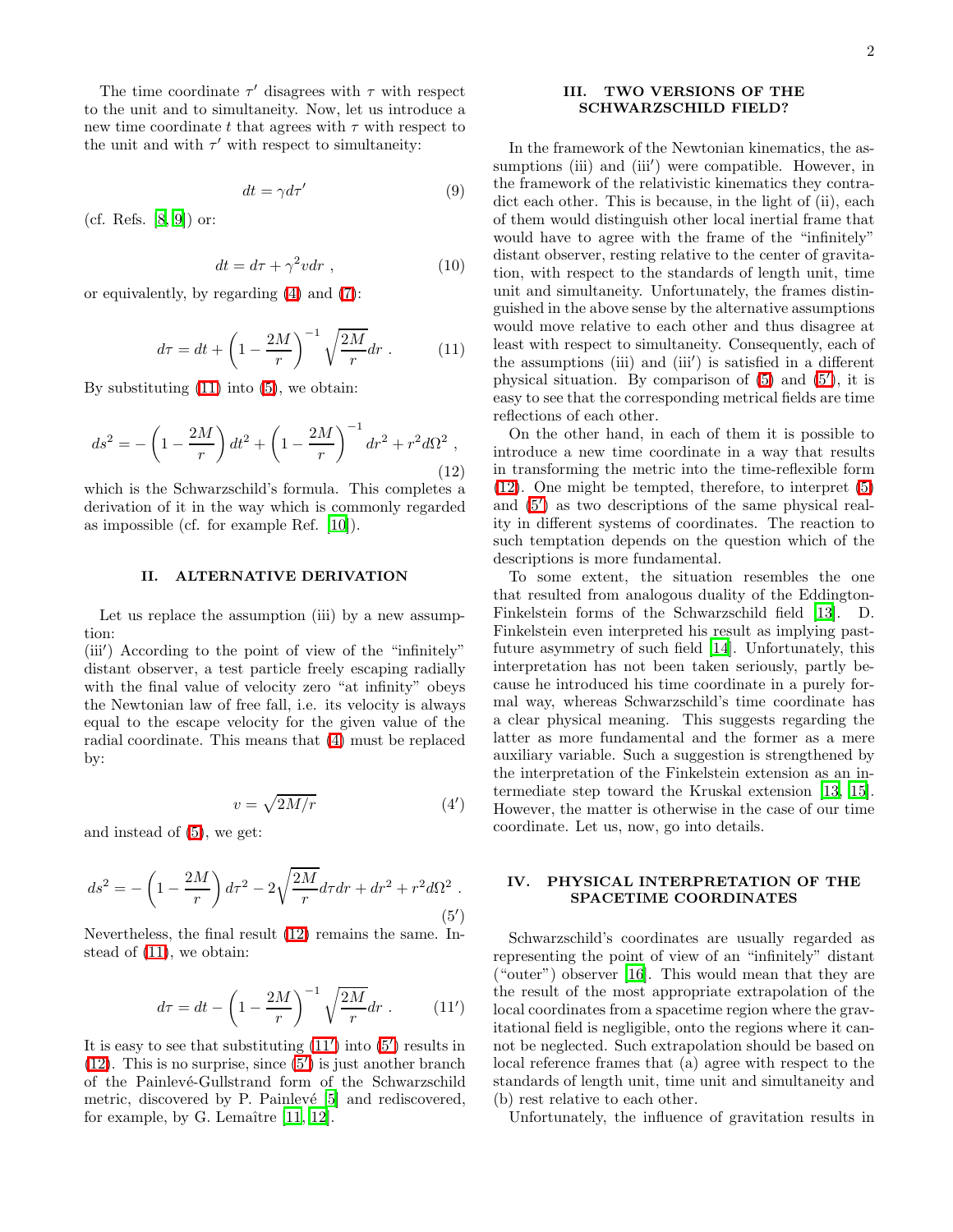the situation that the frames which satisfy (a) cannot satisfy (b) and vice versa. The only way out is constructing the frames that would satisfy both (a) and (b) by transferring somehow the metrical standards from the frames A satisfying (a) to the frames B satisfying (b) (see Sec. [I\)](#page-0-7). This may be done in two equivalent ways: either by appropriate corrections of measurements performed in resting frames or by transferring to the latter the results of measurements performed in the frames satisfying (a) by a suitable Galilean transformation. It is clear from our derivations that both ways result in defining the coordinates in which the spherically symmetric metrical field acquires the form  $(5)$  or  $(5')$ .

The first version of the construction consists in correcting the effects of length contraction and time dilation resulting from the motion of frames **B** relative to the corresponding frames **A**, and correcting the influence of gravitation on the result of application of the standard synchronization procedure in the frames B. Refraining from correcting the simultaneity is irrelevant with respect to spatial coordinates, but it is of crucial importance when the time coordinate is concerned. It results in defining a coordinate which does not represent the point of view of any observer. Since it will agree with the time in A, and thus with the relative time of the "infinitely" distant observer, with respect to the unit, and with the time in B with respect to simultaneity, it is clear (cf. Ref. [\[15\]](#page-4-12)) that the time coordinate defined this way can be identified with Schwarzschild's time coordinate t.

There is an important asymmetry between the two versions of the above-mentioned construction. Whereas the second one is, in principle, applicable for any finite value of the radial coordinate for which the tidal forces are not too big, the first one is restricted to the region where its value is greater than the gravitational radius [\[1\]](#page-3-0). This means that the second version is preferable [\[17\]](#page-4-14), for which the choice of our time coordinate  $\tau$ , rather than t, is natural.

It follows from the above considerations that our coordinates represent the point of view of an "infinitely" distant observer better than Schwarzschild's coordinates. The latter may be regarded as the result of a compromise between such a point of view and the points of view of observers permanently resting in the Schwarzschild field, since they get the standards of length and time units from the frame resting "at infinity", and the standard of simultaneity from the frame resting in the given spacetime region.

Needless to say, this is true only about the regions with the radial coordinate greater than the gravitational radius. For smaller values of that coordinate, Schwarzschild's time coordinate has no independent physical meaning and it is completely derivative with respect to our. This means that this is rather the former than the latter time coordinate that should be treated as a mere auxiliary variable. For further advantages and applications of the Painlevé-Gullstrand coordinates, see, for example, Refs. [\[4,](#page-4-1) [18,](#page-4-15) [19,](#page-4-16) [20,](#page-4-17) [21,](#page-4-18) [22,](#page-4-19) [23](#page-4-20)].

Although the manifold covered by the Painlevé-Gullstrand coordinates, identical in any case with the appropriate Finkelstein extension, is neither geodesically complete nor maximal [\[13\]](#page-4-10), it has another interesting property which may be called spatial maximality: a spacetime is spatially maximal iff a global time function [\[24\]](#page-4-21) exists in it, the hypersurfaces of constancy of which are maximal in the sense of the geometry induced on them.

### <span id="page-2-6"></span>V. THE MEANING OF THE COORDINATE SINGULARITY AT THE GRAVITATIONAL RADIUS

It is clear from the formulae [\(4\)](#page-0-3) and [\(4](#page-1-4)′ ) that at the gravitational radius the velocity  $v$  acquires the absolute value equal to the constant c (in our units  $c = 1$ ), i.e. to the light velocity in vacuum, which is the limit of velocity of matter in local inertial frames. The directions of the worldlines of light signals propagating radially is defined by the condition of the metric and its non-radial components acquiring the value zero. For the field with the metric [\(5\)](#page-0-4), this condition reduces to the equation:

<span id="page-2-0"></span>
$$
-\left(1 - \frac{2M}{r}\right)d\tau^2 + 2\sqrt{\frac{2M}{r}}d\tau dr + dr^2 = 0.
$$
 (13)

For the metric with the field [\(5](#page-1-3)′ ), the equation [13](#page-2-0) must be replaced by:

$$
-\left(1 - \frac{2M}{r}\right)d\tau^2 - 2\sqrt{\frac{2M}{r}}d\tau dr + dr^2 = 0.
$$
 (13)

<span id="page-2-3"></span><span id="page-2-2"></span>The solutions of [13](#page-2-0) and [13'](#page-2-1) are:

<span id="page-2-1"></span>
$$
dr = \left(-1 - \sqrt{2M/r}\right)d\tau , \qquad (14)
$$

$$
dr = \left(1 - \sqrt{2M/r}\right)d\tau\tag{15}
$$

and:

<span id="page-2-4"></span>
$$
dr = \left(-1 + \sqrt{2M/r}\right)d\tau , \qquad (14')
$$

<span id="page-2-5"></span>
$$
dr = \left(1 + \sqrt{2M/r}\right)d\tau , \qquad (15')
$$

respectively. Let us have a look at their respective special cases at the gravitational radius:

$$
dr = -2d\tau \t{,} \t(16)
$$

$$
dr = 0 \tag{17}
$$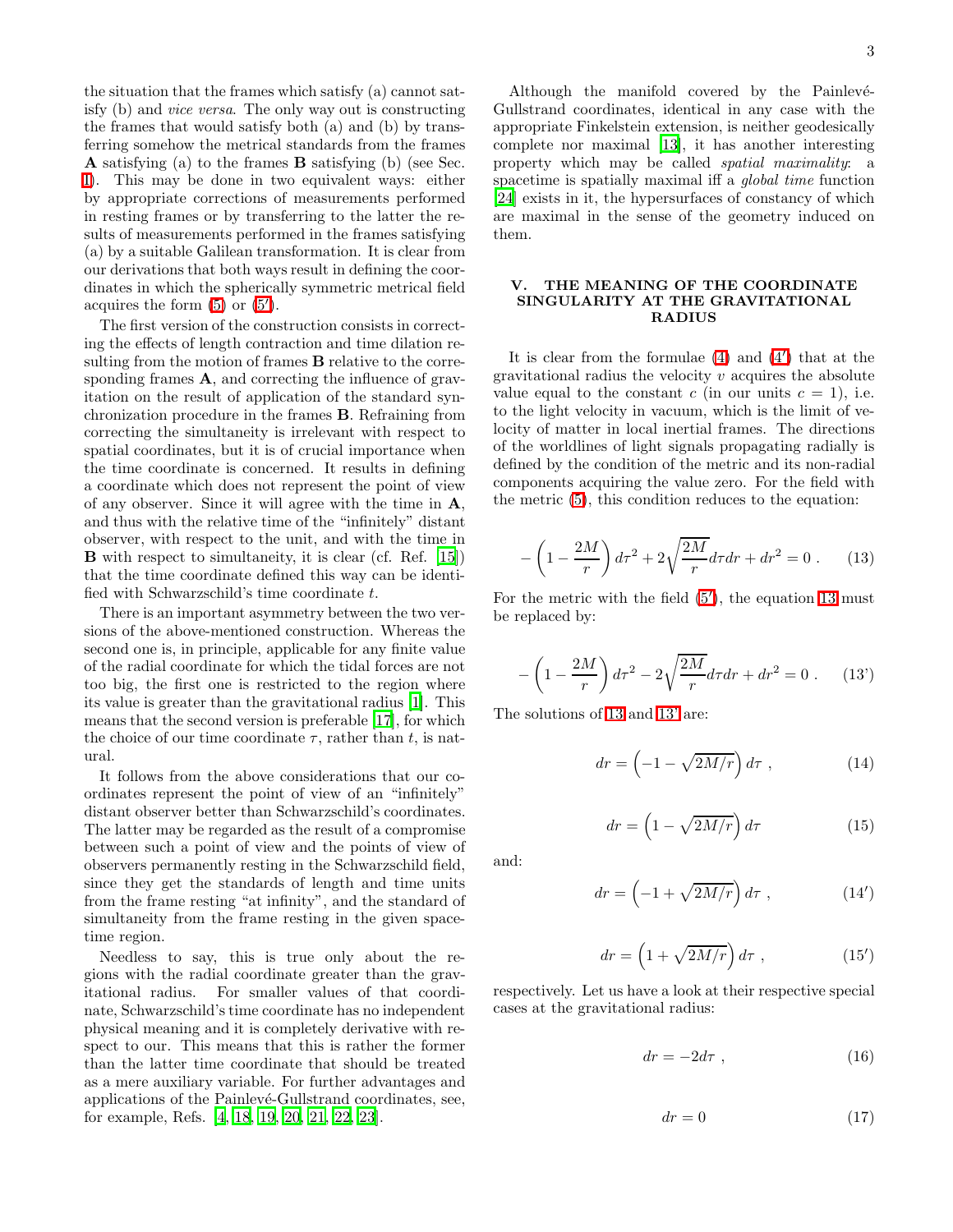$$
dr = 0 \t{,} \t(16')
$$

$$
dr = 2d\tau \tag{17'}
$$

They mean that, for both fields, one of the signals rests. The other in the field [\(5\)](#page-0-4) moves toward the center of gravitation and in the field [\(5](#page-1-3)′ ) in the opposite direction. Thus, in the first field rests the outgoing and in the second the ingoing signal. Consequently, in both cases the Schwarzschild sphere works as an unidirectional membrane, but in the field [\(5\)](#page-0-4) directed inward and in the field [\(5](#page-1-3)') outward.

The above result is no surprise [\[13\]](#page-4-10). What is more interesting is the fact that the equations  $(14),(15)$  $(14),(15)$  and  $(14')$  $(14')$ ,  $(15')$  $(15')$  may be derived from simple equations:

$$
dr = (-c + v)d\tau , \qquad (18)
$$

$$
dr = (c+v)d\tau , \qquad (19)
$$

which are consequences of the Galilean velocity composition formula, applied to the velocities of ingoing and outgoing light signals, respectively, relative to the appropriate frame A, and of A relative to the center of gravitation. This means that the influence of gravitation on physical phenomena reduces to some "dragging" toward the source in the field [\(5\)](#page-0-4), or in the opposite direction in the field [\(5](#page-1-3)′ ), the stronger the closer to the source. At the gravitational radius nothing special takes place, but only the "dragging" velocity reaches the value equal to the light velocity.

For the values of the radial coordinate smaller than the gravitational radius, the "dragging" velocity becomes greater than the light velocity. Thus, in such spacetime regions the resting frames would have to move relative to local inertial frames with extraluminal velocities. This is why they are physically impossible. Moreover, if the standard notion of simultaneity as orthogonality of the spacetime interval to the worldline of a resting object is extrapolated from local inertial frames to such nonphysical frames, then two events simultaneous in such a frame may be separated by a timelike interval. No wonder that inside the Schwarzschild sphere the proper time along any worldline of ordinary matter flows backward in Schwarzschild's coordinate time  $t$  [\[15\]](#page-4-12). No such effect appears with respect to our time  $\tau$ .

#### VI. DISCUSSION

If our arguments for the suggested duality of the Schwarzschild solution are sound, then a question arises. It seems that only one of the metrical fields  $(5)$ ,  $(5')$ can represent the gravitational field around a spherically symmetric body. There are strong arguments that it is rather  $(5)$  than  $(5')$  [\[24\]](#page-4-21). What is, then, if any, the physical meaning of the field [\(5](#page-1-3)′ )? If gravitation always expresses itself as "dragging" inward (see Sec. [V](#page-2-6) above), then how can the field of opposite nature be produced? The lack of answer to this question would suggest that the field [\(5](#page-1-3)′ ) as such is non-physical, being a mere formal result of time reflection of the field [\(5\)](#page-0-4). However, such a conclusion would imply that some cosmological models (cf. Refs. [\[11](#page-4-8), [25](#page-4-22)]) are non-physical.

On the other hand, our derivations are based on a very strong reading of the equivalence principle. According to it, at any spacetime point there exists a local inertial frame (LIF) which not only is equivalent to a given LIF in the usual sense in which all LIF-s are, but, in addition, agrees with it with respect to the length unit in all directions, time unit and simultaneity. It is clear, for example, that at the same spacetime point no two LIFs which are moving relative to one another are strongly equivalent in this sense. Moreover, no two LIF-s at spacetime points with different values of the radial coordinate in the counterpart of the Schwarzschild solution in Nordström's second theory  $[26]$  are so equivalent. Thus, that counterpart does not satisfy the equivalence principle in our interpretation. This observation seems to meet R. Sexl's objection cited in Ref. [\[27](#page-4-24)].

Assuming the existence of the relation of strong equivalence is tantamount to assuming the existence of the "ether" vector field in the sense of Ref. [\[2](#page-3-1)]. Now, one may object that such an assumption, although quite natural in the Newtonian framework, is illegitimate from a purely relativistic point of view. This objection does not invalidate our derivations of Secs. [I](#page-0-7) and [II,](#page-1-5) but it calls the above-mentioned duality into question, since the difference between assumptions (iii) and (iii') may be interpreted as resulting from arbitrary choices of time coordinates to represent the point of view of the "outer" observer. Nevertheless, even if such an objection is raised, our considerations still seem to have shed new light on the problem of the physical meaning of the Schwarschild metric.

- <span id="page-3-0"></span>[1] W. Rindler, Essential Relativity (Springer, New York, 1977).
- <span id="page-3-1"></span>[2] A. Trautman, in Perspectives in Geometry and Relativity,